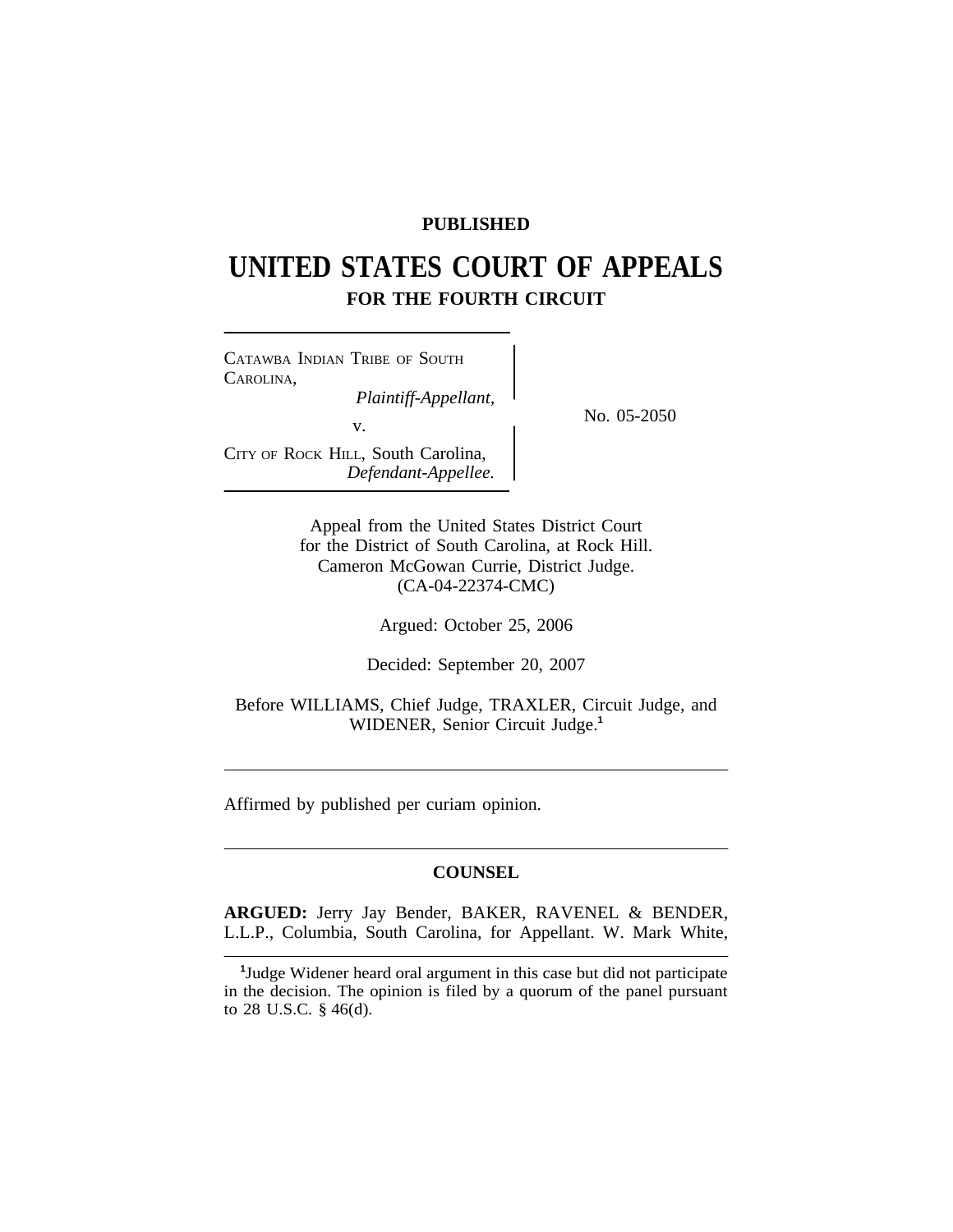SPENCER & SPENCER, P.A., Rock Hill, South Carolina, for Appellee. **ON BRIEF:** W. Chaplin Spencer, Jr., SPENCER & SPENCER, P.A., Rock Hill, South Carolina, for Appellee.

#### **OPINION**

# PER CURIAM:

Appellant Catawba Indian Tribe (the Tribe) filed suit against the City of Rock Hill (the City), alleging that a recently enacted City Ordinance impaired contracts previously entered into by the parties for the construction of water infrastructure to serve the Tribe's reservation. Because the Ordinance did not impair the contracts entered into between the Tribe and the City, we conclude that the Contracts Clause of the United States Constitution was not violated.

I.

In 1999, the parties entered into a "WATER AND/OR SEWER SERVICE AGREEMENT AND RESTRICTIVE COVENANT." (J.A. at 114.)**<sup>2</sup>** The agreement was essentially a promise from the City to provide water services in the future so long as the Tribe entered into a restrictive covenant for future annexation of the Reservation. (J.A. at 115 ("Owner acknowledges that a purpose of this Agreement is to ensure . . . Owner's full and complete cooperation with any effort to annex the subject property.").)

Approximately three years later, during the summer and fall of 2002, the Tribe entered into four separate Extension Agreements with the City for the construction of water mains and sewer facilities to serve the Tribe's reservation, which is located outside the City's municipal limits. Under the contracts, the Tribe agreed to pay a total of \$260,464.00 for the construction of sewer mains and accessories, \$125,934.00 for the construction of water mains and accessories, and \$3,630.00 for the installation of sixty-six water meters. Clause 4 of

<sup>&</sup>lt;sup>2</sup>Citations to the J.A. refer to the Joint Appendix filed by the parties to this appeal.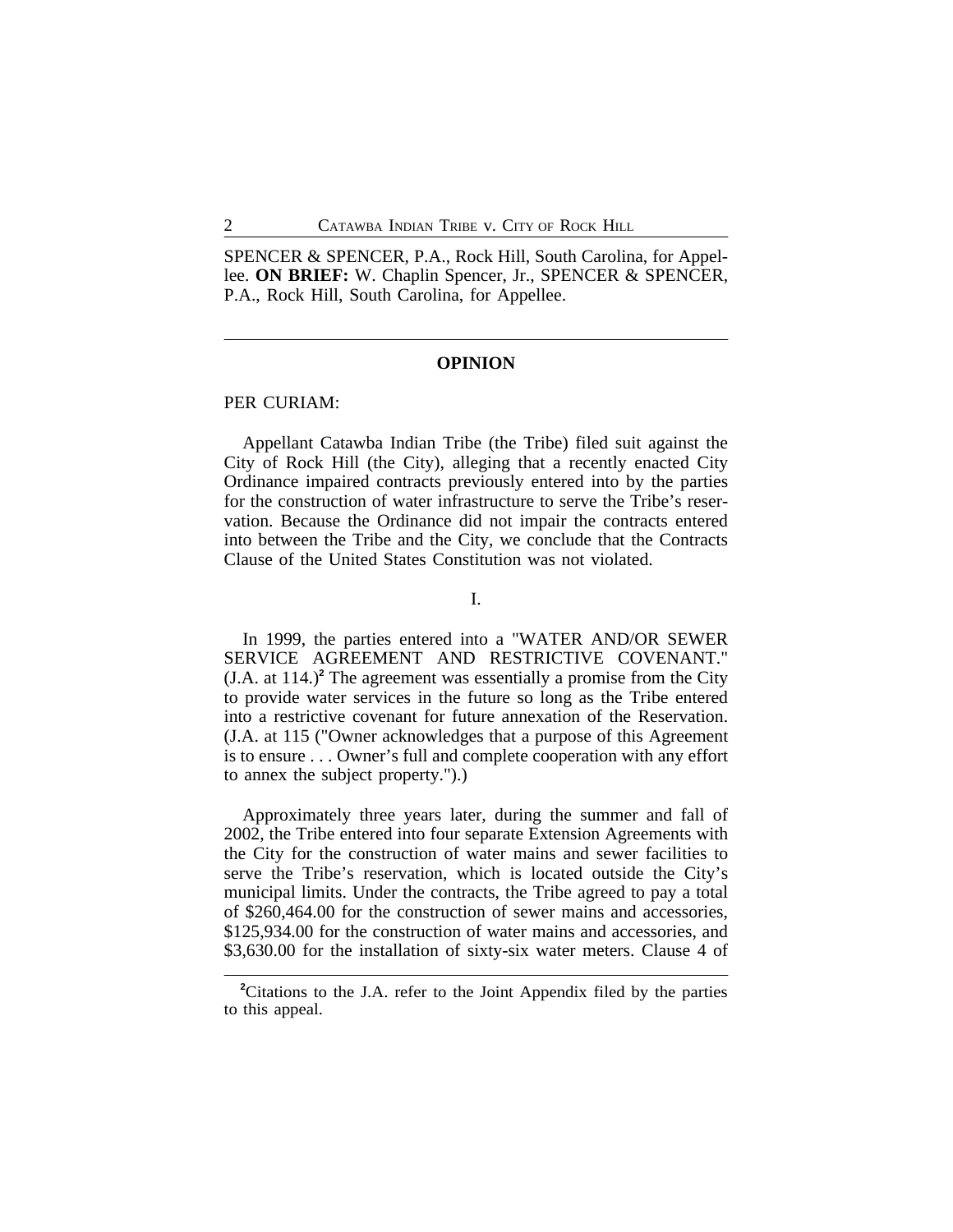the contracts concerned the amount to be paid for water meter installations, with each water meter costing \$55.00. Clause 4 also stated that "[t]he water meters will be installed by the City, on request by the Developer, when water service is needed." (J.A. at 26.) The Tribe quickly made all payments and fully performed under the contracts, although it did not immediately request service.

On March 17, 2003, the City adopted an Ordinance imposing water and wastewater impact fees "for all water and/or wastewater service requests," including requests for "new service, water and/or wastewater extension requests and agreements, additional meters, or upgrades of existing services that will create any new or additional demand on the City's water and/or wastewater systems." (J.A. at 35.) Although it adopted the Ordinance on March 17, the City gave all interested parties until June 30, 2003 to request service without imposition of impact fees.

The Tribe did not request service and installation of the meters until August 2003. At that time, the City imposed an impact fee of \$100,478.00 in connection with the water meter and service installation. The Tribe paid the sum under protest and initiated this action, complaining that the City's imposition of additional fees violated the Contracts Clause of the United States Constitution.

Both the Tribe and the City agreed that the case was ripe for summary judgment in the district court and filed cross motions for summary judgment. On August 22, 2005, the district court granted the City's motion and denied the Tribe's motion. Although the district court assumed, arguendo, that the contracts were impaired, it found that there was no "substantial" impairment. Alternatively, even if there was substantial impairment, the district court found that any such impairment was reasonable and necessary to serve an important public purpose.

The Tribe timely appealed. We have jurisdiction pursuant to 28 U.S.C.A. § 1291 (West 2006).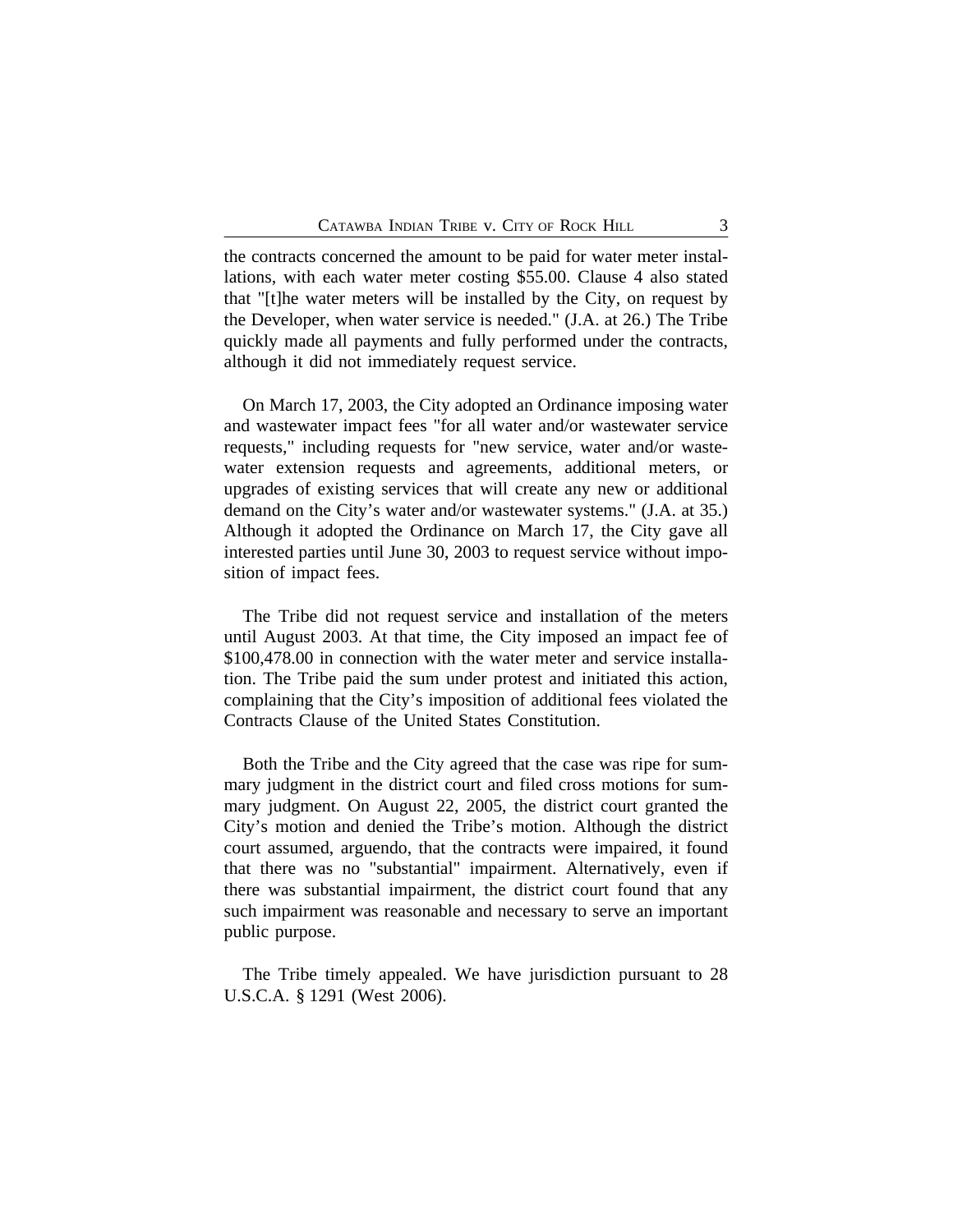## II.

#### A.

We review de novo the district court's grant of summary judgment in favor of the City, applying the same standard as did the district court. *See Laber v. Harvey*, 438 F.3d 404, 415 (4th Cir. 2006) (en banc). Summary judgment is appropriate when "the pleadings, depositions, answers to interrogatories, and admissions on file, together with the affidavits, if any, show that there is no genuine issue as to any material fact and that the moving party is entitled to judgment as a matter of law." Fed. R. Civ. P. 56(c); *see also Celotex Corp. v. Catrett*, 477 U.S. 317, 324 (1986). We must construe the facts in the light most favorable to the Tribe, and we may not make credibility determinations or weigh the evidence. *See Anderson v. Liberty Lobby, Inc.*, 477 U.S. 242, 255 (1986); *Edell & Assocs., P.C. v. Law Offices of Peter G. Angelos*, 264 F.3d 424, 435 (4th Cir. 2001).

#### B.

The Contract Clause states that "[n]o State shall . . . pass any . . . Law impairing the Obligation of Contracts." U.S. Const. art. I, § 10, cl. 1. Although the Clause is phrased in absolute terms, it is not interpreted "absolutely to prohibit the impairment of either government or private contracts." *Balt. Teachers Union v. Mayor and City Council of Balt.*, 6 F.3d 1012, 1014 (4th Cir. 1993); *see Home Bldg. & Loan Ass'n v. Blaisdell*, 290 U.S. 398, 428 (1934) (holding that "the prohibition is not an absolute one and is not to be read with literal exactness like a mathematical formula.").

The Supreme Court has formulated a three-part analysis to determine if the Contract Clause has been violated. First, a court must ask whether there has been an impairment of a contract. *See U. S. Trust Co. v. New Jersey*, 431 U.S. 1, 17 (1977) (holding that "as a preliminary matter, [a] claim requires a determination that the [state action] has the effect of impairing a contractual obligation"). Second, a court must ask "whether the state law has, in fact, operated as a substantial impairment of a contractual relationship." *Allied Structural Steel Co. v. Spannaus*, 438 U.S. 234, 244 (1978). Third, if the court finds a substantial impairment, it must ask "whether that impairment is nonethe-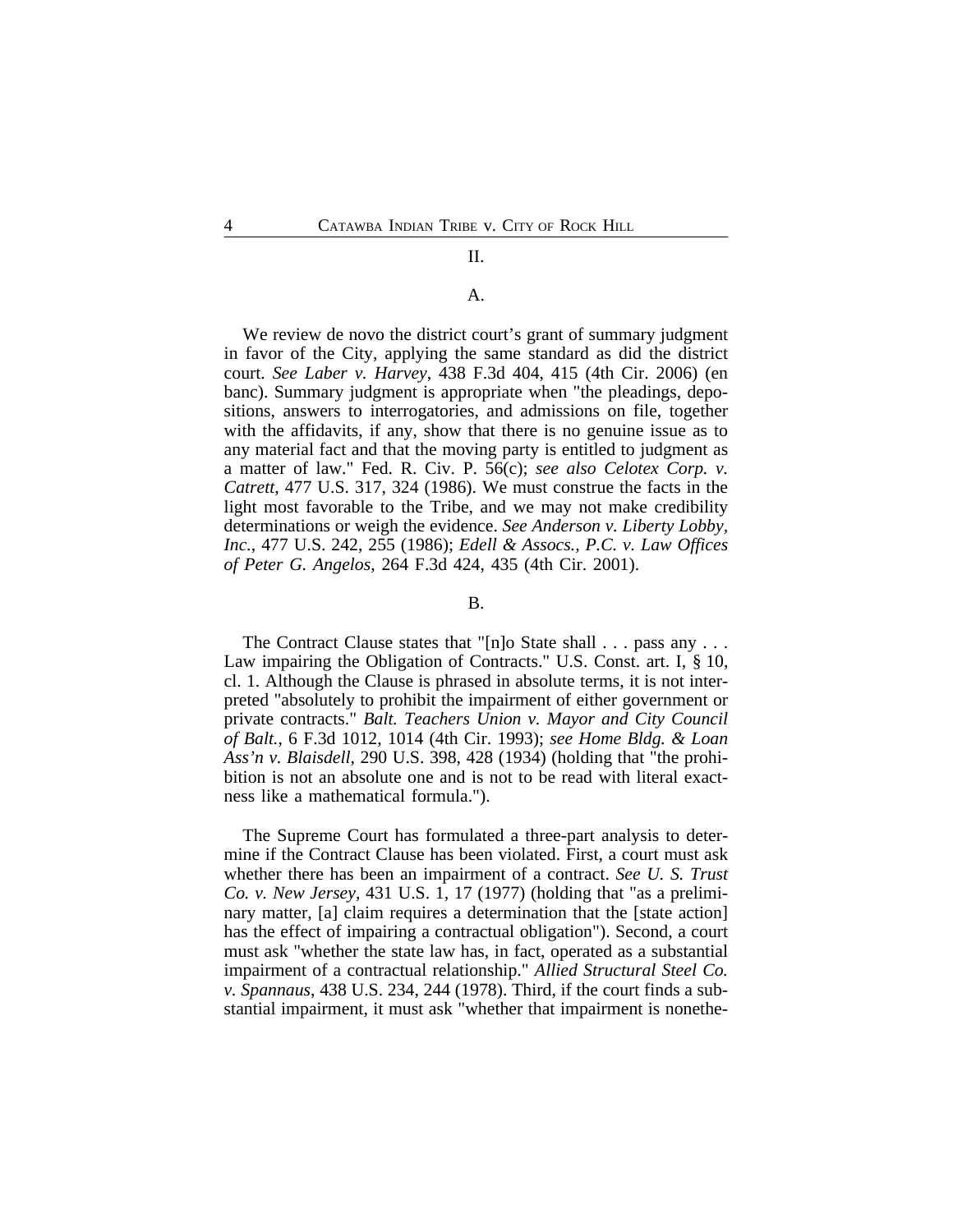less permissible as a legitimate exercise of the state's sovereign powers." *Balt. Teachers*, 6 F.3d at 1015. In short, then, a claimant must show (1) contractual impairment, (2) that is substantial, and (3) not a legitimate exercise of state power. *See City of Charleston v. Pub. Serv. Comm's of W. Va.*, 57 F.3d 385, 391 (4th Cir. 1995) ("Only if there is a contract, which has been substantially impaired, and there is no legitimate public purpose justifying the impairment, is there a violation of the Contract Clause.").

The Tribe contends that the imposition of an impact fee by the City constituted an unconstitutional impairment of the obligation of the contract that was substantial and not a legitimate exercise of the City's power.**<sup>3</sup>** The City counters that the imposition of impact fees did not impair the contracts, and even if it did, the imposition of water service fees and rates is a legitimate exercise of the City's police power. The City's argument is persuasive.

There is no question that there existed contracts between the City and the Tribe, and that the Tribe fully performed its obligations under the contracts. The central issue in this case, however, is whether the contracts provided merely for the installation of water meters or for the installation of meters *and* the turning on of water services. Accordingly, the City argues that the impact fees imposed by the Ordinance did "not relate to any term or condition of the [contracts]." (Appellee's Br. at 12.) Under the City's reasoning, it fully performed the terms of the contracts and did nothing to impair that performance.**<sup>4</sup>**

<sup>&</sup>lt;sup>3</sup>"It is no longer open to question that municipal legislation passed under supposed legislative authority from the State is within the prohibition of the Federal Constitution and void if it impairs [the Contract Clause]." *N. Pac. Ry. Co. v. Minnesota*, 208 U.S. 583, 590 (1908).

**<sup>4</sup>**Although the district court assumed — without finding — that the contract was impaired, we review judgments, not opinions. *E.g.*, *California v. Rooney*, 483 U.S. 307, 311 (1987). We are accordingly entitled to affirm the district court on any ground that would support the judgment in favor of the party prevailing below. *Blum v. Bacon*, 457 U.S. 132, 137 n.5 (1982) ("It is well accepted . . . that without filing a cross-appeal . . ., an appellee may rely upon any matter appearing in the record in support of the judgment below.").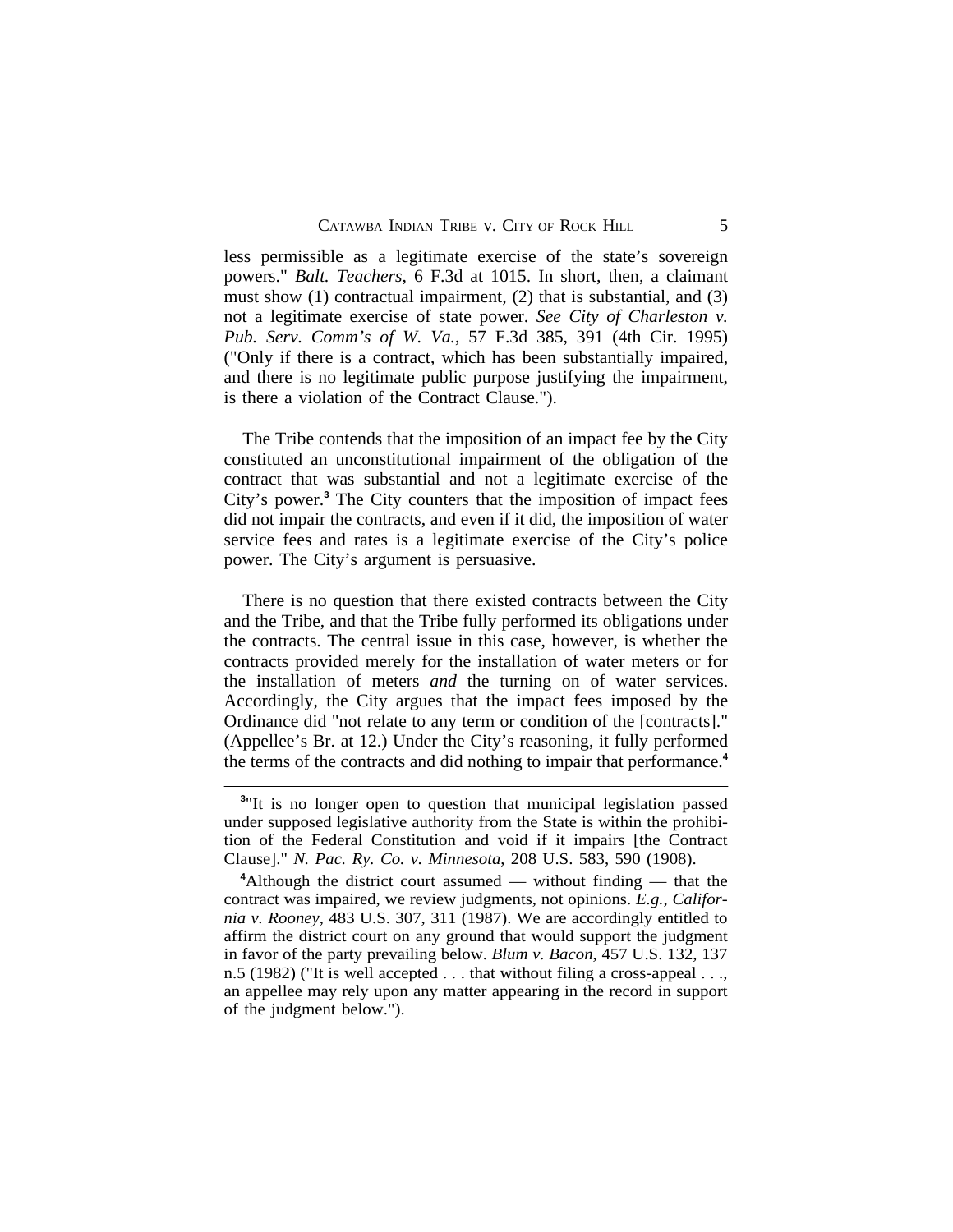To answer whether the contracts were impaired, we must interpret the meaning of the contracts and the subsequent Ordinance, applying South Carolina law. South Carolina follows an objective contract interpretation rule, meaning that if the language of a contract "is perfectly plain and capable of legal construction, such language determines the force and effect of the instrument." *Blakeley v. Rabon*, 221 S.E.2d 767, 769 (S.C. 1976). "Words cannot be read into a contract which impart intent wholly unexpressed when the contract was executed." *Id.*

The contracts' language leads to the conclusion that their purpose was to establish (1) the necessary infrastructure to be constructed to make the connection; (2) the sum to be paid for the construction; (3) the dedication of the infrastructure by the Tribe to the City; (4) the sum to be paid for the installation of the meters; and (5) the allocation of risk and warranty for the work. Thus, while the contracts specified the sum to be paid for installation of the meters, they further stated that "[t]he water meters will be installed by the City, on request by the Developer, when water service is needed." (J.A. at 26.) For the Tribe to prove an impairment, then, it must show that this language also bound the City with respect to impact fees for initiating water service, as opposed to solely infrastructure, or capacity. The Tribe fails to make this showing.

In *Martin v. Carolina Water Service, Inc.*, 312 S.E.2d 556 (S.C. Ct. App. 1984), the state court addressed the question of whether a water contract, which prohibited the imposition of any "connection" or "tap" fees, was violated upon the imposition of an "expansion and modification fee," which consisted of "a charge related to the costs of increasing the size and volume of a water or sewer system and of making changes in either such system." *Id.* at 559. The court concluded that "nothing in the contract suggests that the term 'connection or tap-on fee' refers to anything but the cost of attaching a property owner . . . to a water or sewer line," *id.*, and, therefore, such a provision "bears no relation to either expanding or modifying a utility system," *id.* Accordingly, the court held that the contract was not violated because the expansion fees were "separate and distinct" from the connection fees. *Id.*

*Martin* is analogous to the case here, where there existed contracts for the water infrastructure and attachment of the Tribe to the City's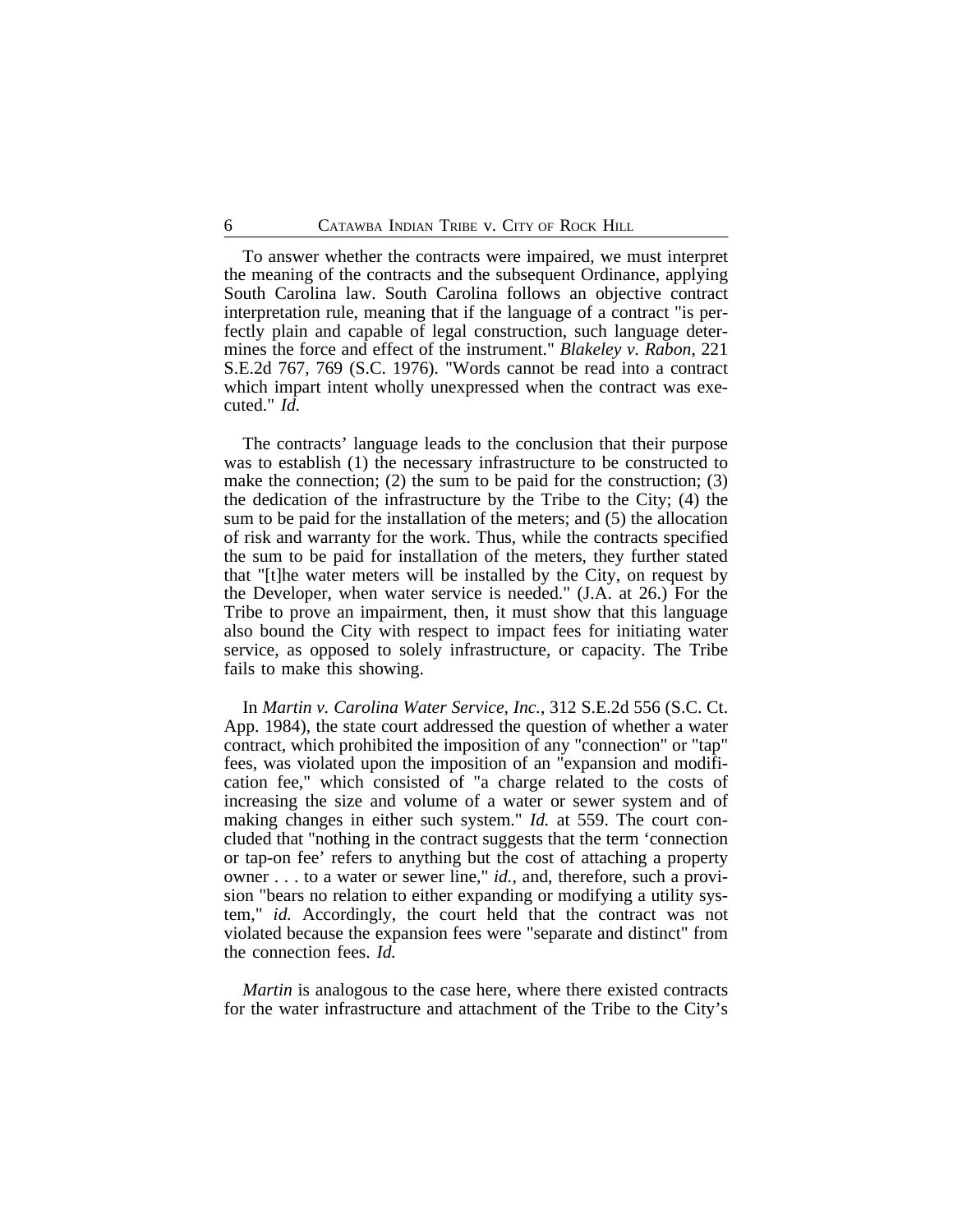system, combined with the Ordinance imposing impact fees for new service where such service would "create any new or additional demand on the City's water and/or wastewater systems." (J.A. at 35.) Also, the contracts at issue here do not expressly prohibit impact fees — just as those in *Martin* did not expressly prohibit modification fees — leading to the inference that such fees were "not within the contemplation of either party at the time of the contract." *Martin*, 312 S.E.2d at 559 (noting that the contract is silent on the question of expansion or modification fees).

The Tribe, in fact, "does not dispute that it was required to have a separate water and sewer service agreement," but argues instead that it had such an agreement, relying on the September 17, 1999 contract. (Appellant's Br. at 11.) The record, however, proves the insignificance of that agreement.**<sup>5</sup>** That agreement was essentially a promise from the City to provide water services in the future so long as the Tribe entered into a restrictive covenant for future annexation of the Reservation. (J.A. at 115 ("Owner acknowledges that a purpose of this Agreement is to ensure . . . Owner's full and complete cooperation with any effort to annex the subject property.").) The agreement did not speak of specific services, infrastructure, or prices. Instead, the plain object was to impose a restrictive covenant for as long as water service was provided. (J.A. at 116 (providing that the covenant shall be in effect until either the property is annexed in its entirety or the property is no longer being served by the city).) In fact, the Tribe concedes that it expected to pay the regular fee that the City charges for such services. But the natural extension of this argument is that nothing restricts a public utility from raising or otherwise varying its fees. That is what happened in this case. The City simply raised the fee for turning on the water service.

<sup>&</sup>lt;sup>5</sup>The Tribe also argues that the contract can be interpreted to suggest that "the Ordinance has no application to the water meters to be installed pursuant to it" because the meters cannot be considered "new" or "additional." (Appellant's Br. at 21.) This argument is irrelevant to (and actually goes against) the Tribe's Contract Clause claim. If the Ordinance cannot be enforced against the Tribe on its own terms, then of course it could not have impaired any existing contract with the Tribe. Moreover, this claim was not raised below by the Tribe. The Tribe — in seeking to raise this claim — should have sought first a declaration that the Ordinance was inapplicable to the Tribe's request for service.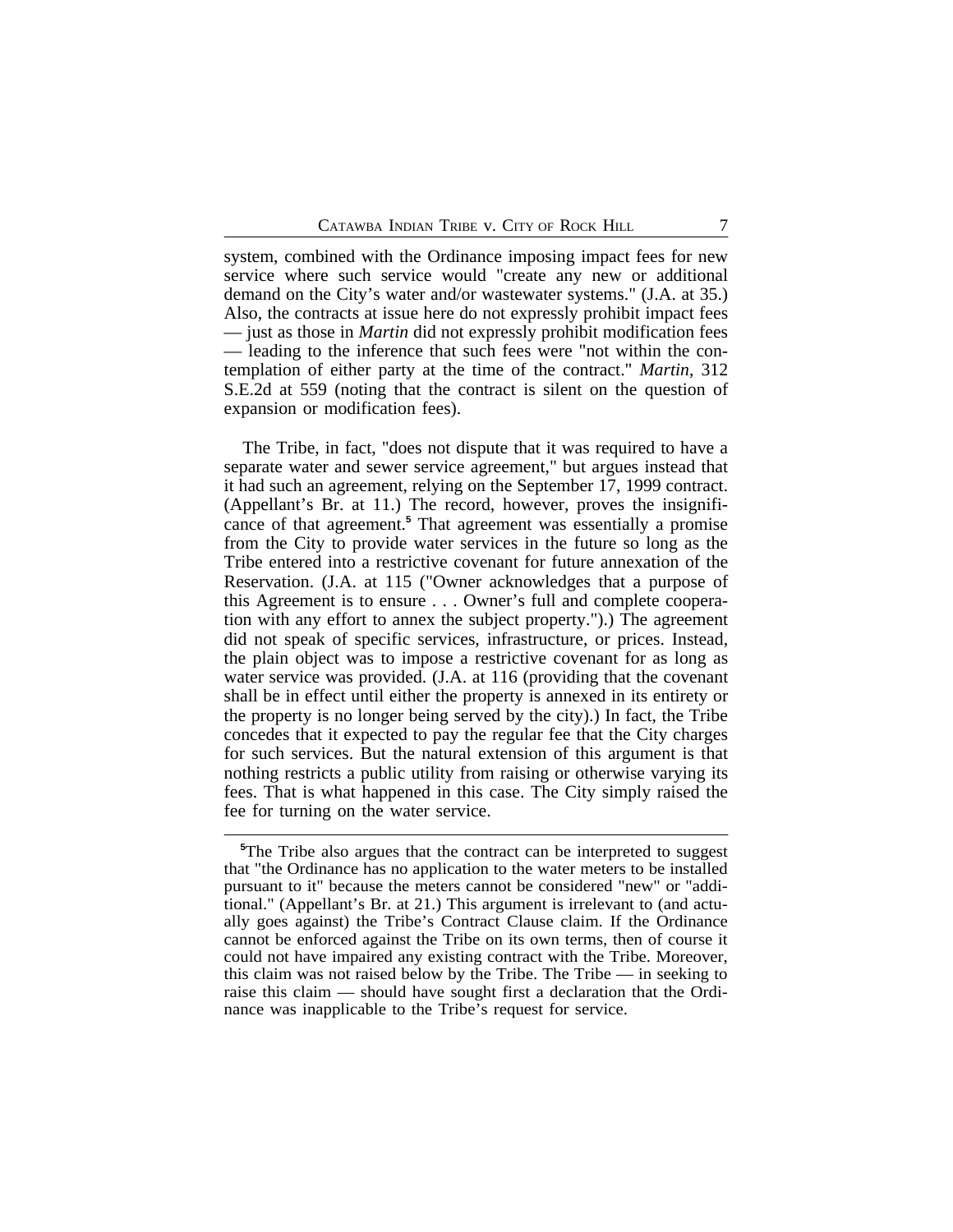Moreover, the annexation agreement explicitly contemplates future agreements and fees in connection with service:

Any actions or statements by the City in relation to providing utilities services to the [Tribe], including but not limited to, the issuance of a letter of willingness and capacity to serve, the extension of a water or sewer main, or the commencement of service, is made subject to the terms of this Agreement and if this Agreement is breached by Owner then all such actions or statements shall be null and void and no reliance by any entity may be placed thereon.

[The Tribe] agrees that any breach of conditions of any and all agreements associated with utility service made in accordance with this Agreement, shall be a breach of this Agreement. Such conditions may include, but are not limited to: *payment of applicable tap-on fees as fixed by the City Ordinance; and payment to the City when due such water and/or sewer charges or user fees as may be imposed from time to time*.

(J.A. at 115 (emphasis added).

In short, the 1999 agreement was not breached by the Ordinance, and the existence of the agreement does nothing to help the Tribe's argument. *See City of Charleston*, 57 F.3d at 394 (holding in the substantial impairment context that the "contracts themselves contain express acknowledgments that the parties' rights were subject to legislative regulation [and] there was a long established precedent of extensive state regulation of public utilities").

We therefore hold that the 2002 contracts were not impaired by the issuance of the Ordinance, which did not directly contravene any clause in the contracts. Accordingly, summary judgment was appropriate on the alternative ground that there was no impairment of the contracts.

### III.

None of the contracts entered into by the parties prevented the City from imposing or changing fees unrelated to the actual installation of